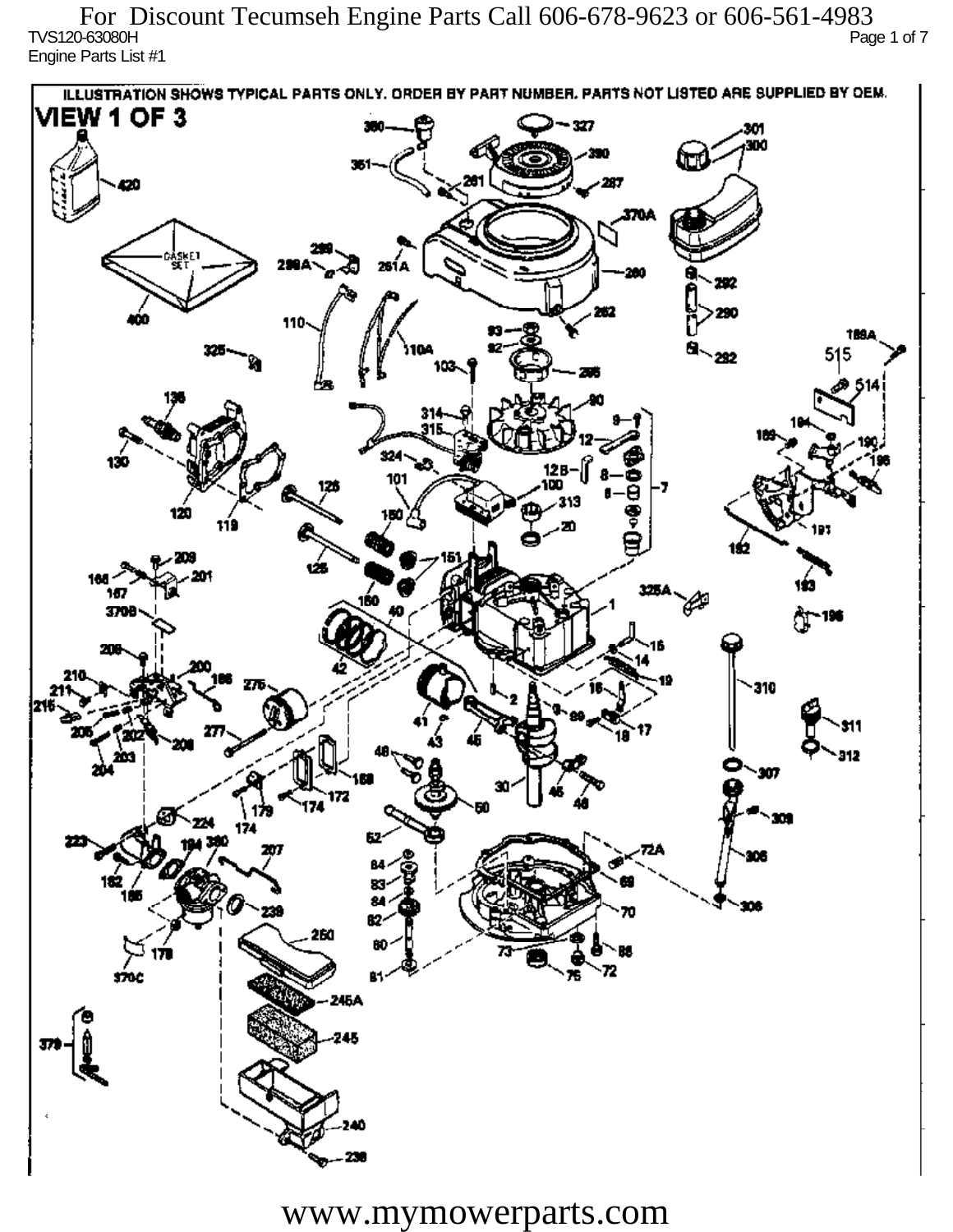|                      | Ref # Part Number |    | Qty Description                             |  |  |
|----------------------|-------------------|----|---------------------------------------------|--|--|
|                      | <b>RPMHigh</b>    |    | 3100 to 3400                                |  |  |
|                      | <b>RPMLow</b>     |    | 2000 to 2300                                |  |  |
|                      | 1 33968B          |    | 1 Cylinder (Incl. 2 & 20)                   |  |  |
|                      | 2 2 6727          |    | 2 Dowel Pin                                 |  |  |
|                      | 6 33734           | 1. | <b>Breather Element</b>                     |  |  |
|                      | 7 34214A          | 1. | Breather Ass'y. (Incl. 6, 8, 9 & 12)        |  |  |
|                      | 8 33735           |    | 1 * Breather Gasket                         |  |  |
|                      | 9 30200           |    | 2 Screw, 10-24 x 9/16"                      |  |  |
|                      | 12 33886          | 1  | <b>Breather Tube</b>                        |  |  |
|                      | 14 28277          |    | 1 Washer                                    |  |  |
|                      | 15 30589          |    | 1 Governor Rod (Incl. 14)                   |  |  |
|                      | 16 31383A         |    | 1 Governor Lever                            |  |  |
|                      | 17 31335          |    | 1 Governor Lever Clamp                      |  |  |
|                      | 18 650548         |    | 1 Screw, 8-32 x 5/16"                       |  |  |
|                      | 19 31361          |    | 1 Extension Spring                          |  |  |
|                      | 20 32600          |    | 1 Oil Seal                                  |  |  |
|                      | 30 34570A         |    | 1 Crankshaft                                |  |  |
|                      | 40 34535          |    | 1 Piston, Pin & Ring Set (Std.)             |  |  |
|                      | 40 34536          |    | 1 Piston, Pin & Ring Set (.010" OS)         |  |  |
|                      | 40 34537          |    | 1 Piston, Pin & Ring Set (.020" OS)         |  |  |
|                      | 41 33562B         |    | 1 Piston & Pin Ass'y. (Std.) (Incl. 43)     |  |  |
|                      | 41 33563B         |    | 1 Piston & Pin Ass'y. (.010" OS) (Incl. 43) |  |  |
|                      | 41 33564B         |    | 1 Piston & Pin Ass'y. (.020" OS) (Incl. 43) |  |  |
|                      |                   |    |                                             |  |  |
|                      | 42 33567          | 1. | Ring Set (Std.)                             |  |  |
|                      | 42 33568          |    | 1 Ring Set (.010" OS)                       |  |  |
|                      | 42 33569          |    | 1 Ring Set (.020" OS)                       |  |  |
|                      | 43 20381          |    | 2 Piston Pin Retaining Ring                 |  |  |
|                      | 45 32875          |    | 1 Connecting Rod Ass'y. (Incl. 46)          |  |  |
|                      | 46 32610A         |    | 2 Connecting Rod Bolt                       |  |  |
|                      | 48 27241          |    | 2 Valve Lifter                              |  |  |
|                      | 50 33553          |    | 1 Camshaft (MCR)                            |  |  |
|                      | 52 29914          |    | 1 Oil Pump Ass'y.                           |  |  |
|                      | 69 35261          |    | 1 * Mounting Flange Gasket                  |  |  |
|                      | 70 34311D         |    | Mounting Flange (Incl. 72, 75 & 80)         |  |  |
|                      | 72 36083          |    | 1 Oil Drain Plug                            |  |  |
|                      | 75 27897          |    | 1 Oil Seal                                  |  |  |
|                      | 80 30574          |    | 1 Governor Shaft                            |  |  |
|                      | 81 30590A         |    | Washer                                      |  |  |
|                      | 82 30591          |    | Governor Gear Ass'y. (Incl. 81)             |  |  |
|                      | 83 30588A         |    | 1 Governor Spool                            |  |  |
|                      | 84 29193          |    | 2 Retaining Ring                            |  |  |
|                      | 86 650488         |    | 6 Screw, 1/4-20 x 1-1/4"                    |  |  |
|                      | 89 611004         |    | 1 Flywheel Key                              |  |  |
|                      | 90 611112         |    | 1 Flywheel                                  |  |  |
|                      | 92 650815         |    | <b>Belleville Washer</b>                    |  |  |
|                      | 93 650816         |    | 1 Flywheel Nut                              |  |  |
|                      | 100 34443A        |    | 1 Solid State Ignition                      |  |  |
|                      | 101 610118        |    | 1 Spark Plug Cover                          |  |  |
|                      | 103 650814        |    | 2 Screw, Torx T-15, 10-24 x 1"              |  |  |
|                      | 110 36230         |    | 1 Ground Wire                               |  |  |
|                      | 119 33554A        |    | * Cylinder Head Gasket                      |  |  |
|                      | 120 34342         |    | 1 Cylinder Head                             |  |  |
|                      | 125 29313C        |    | 1 Exhaust Valve (Std.) (Incl. 151)          |  |  |
|                      | 125 29315C        |    | 1 Exhaust Valve (1/32" OS) (Incl. 151)      |  |  |
|                      | 126 29314B        |    | Intake Valve (Std.) (Incl. 151)             |  |  |
|                      | 126 29315C        |    | Intake Valve (1/32" OS) (Incl. 151)         |  |  |
|                      | 130 6021A         |    | 8 Screw, 5/16-18 x 1-1/2"                   |  |  |
|                      | 135 35395         |    | 1 Resistor Spark Plug (RJ19LM)              |  |  |
| www.mymowerparts.com |                   |    |                                             |  |  |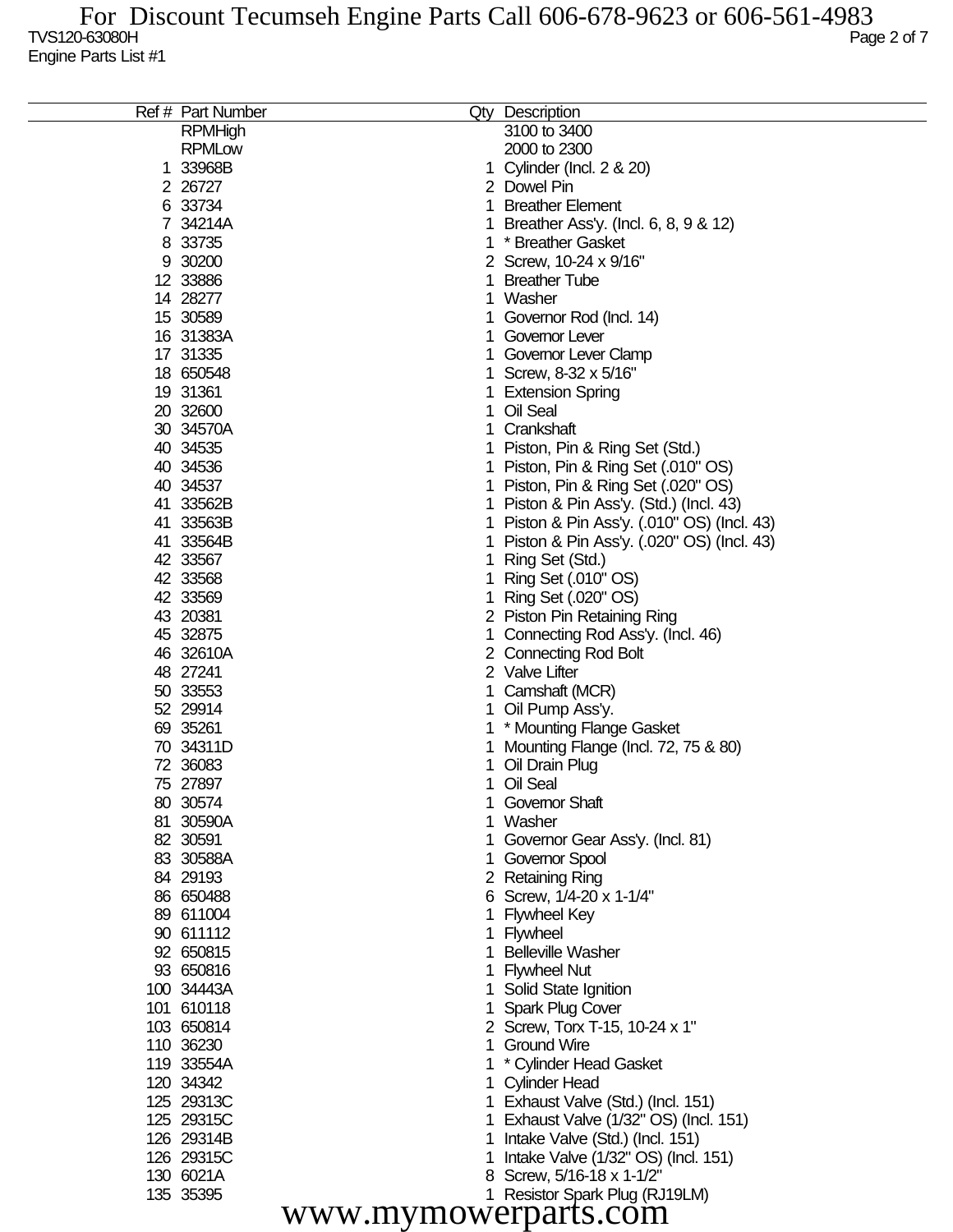| Ref # Part Number |    | Qty Description                                                                              |
|-------------------|----|----------------------------------------------------------------------------------------------|
| 150 31672         |    | 2 Valve Spring                                                                               |
| 151 31673         |    | 2 Valve Spring Cap                                                                           |
| 169 27234A        | 1  | * Valve Cover Gasket                                                                         |
| 172 32755         | 1  | <b>Valve Cover</b>                                                                           |
| 174 650128        |    | 2 Screw, 10-24 x 1/2"                                                                        |
| 178 29752         |    | 2 Nut & Lock Washer, 1/4-28                                                                  |
| 179 30593         | 1  | <b>Retainer Clip</b>                                                                         |
| 182 6201          |    | 2 Screw, 1/4-28 x 7/8"                                                                       |
| 184 26756         | 1  | * Carburetor To Intake Pipe Gasket                                                           |
|                   |    |                                                                                              |
| 185 31384A        | 1  | Intake Pipe (Incl. 224)                                                                      |
| 186 34337         | 1  | Governor Link                                                                                |
| 200 33131A        | 1  | Control Bracket (Incl. 202 thru 206)                                                         |
| 202 33802         |    | <b>Compression Spring</b>                                                                    |
| 203 31342         |    | <b>Compression Spring</b>                                                                    |
| 204 650549        | 1  | Screw, 5-40 x 7/16"                                                                          |
| 205 650777        | 1  | Screw, 6-32 x 21/32"                                                                         |
| 206 610973        | 1  | Terminal                                                                                     |
| 207 34336         | 1  | <b>Throttle Link</b>                                                                         |
| 209 30200         |    | 2 Screw, 10-24 x 9/16"                                                                       |
| 210 27793         | 1  | <b>Conduit Clip</b>                                                                          |
| 211 28942         | 1  | Screw, 10-32 x 3/8"                                                                          |
| 223 650451        |    | 2 Screw, 1/4-20 x 1"                                                                         |
| 224 34690A        | 1  | * Intake Pipe Gasket                                                                         |
| 238 650806        |    | 2 Screw, 10-32 x 5/8"                                                                        |
| 239 34338         | 1  | * Air Cleaner Gasket                                                                         |
| 240 34858         | 1  | Air Cleaner Body                                                                             |
| 245 34340         | 1  | <b>Air Cleaner Filter</b>                                                                    |
| 260 35484         | 1  | <b>Blower Housing</b>                                                                        |
| 261 30200         |    | 2 Screw, 10-24 x 9/16"                                                                       |
| 262 650831        |    |                                                                                              |
|                   |    | 2 Screw, 1/4-20 x 1/2"                                                                       |
| 275 35603         | 1  | Muffler (Incl. 277)                                                                          |
| 277 650795        |    | 2 Screw, 1/4-20 x 2-1/4"                                                                     |
| 285 35000         | 1  | <b>Starter Cup</b>                                                                           |
| 287 650884        |    | 2 Screw, 8-32 x 1/2"                                                                         |
| 290 30705         | 1  | <b>Fuel Line</b>                                                                             |
| 292 26460         |    | 2 Fuel Line Clamp                                                                            |
| 300 34476A        | 1  | Fuel Tank (Incl. 292 & 301)                                                                  |
| 301 33032         | 1  | <b>Fuel Cap</b>                                                                              |
| 305 35577         |    | Oil Fill Tube                                                                                |
| 306 34265         |    | * "O" Ring                                                                                   |
| 307 35499         |    | "O" Ring                                                                                     |
| 309 650562        |    | Screw, 10-32 x 1/2"                                                                          |
| 310 35578         |    | <b>Dipstick</b>                                                                              |
| 313 34080         | 1  | Spacer                                                                                       |
| 327 35392         | 1. | <b>Starter Plug</b>                                                                          |
| 370B 34144        | 1  | <b>Primer Decal</b>                                                                          |
| 370 34346         | 1  | <b>Lubrication Decal</b>                                                                     |
| 370A 550223       | 1  | Name Decal                                                                                   |
| 380 632099        | 1. | Carburetor (Incl. 184)                                                                       |
| 390 590688        | 1  | <b>Rewind Starter</b>                                                                        |
| 400 35997         |    | 1 * Gasket Set (Incl. items marked PK i n notes) Incl. part #'s                              |
|                   |    | 26756 (1), 27234A (1), 33554A (1), 33735 (1), 34265 (1),<br>34338 (1), 34690A (1), 35261 (1) |
| 420 730225        |    | 1 SAE 30 4-Cycle Engine Oil (Quart)                                                          |

## www.mymowerparts.com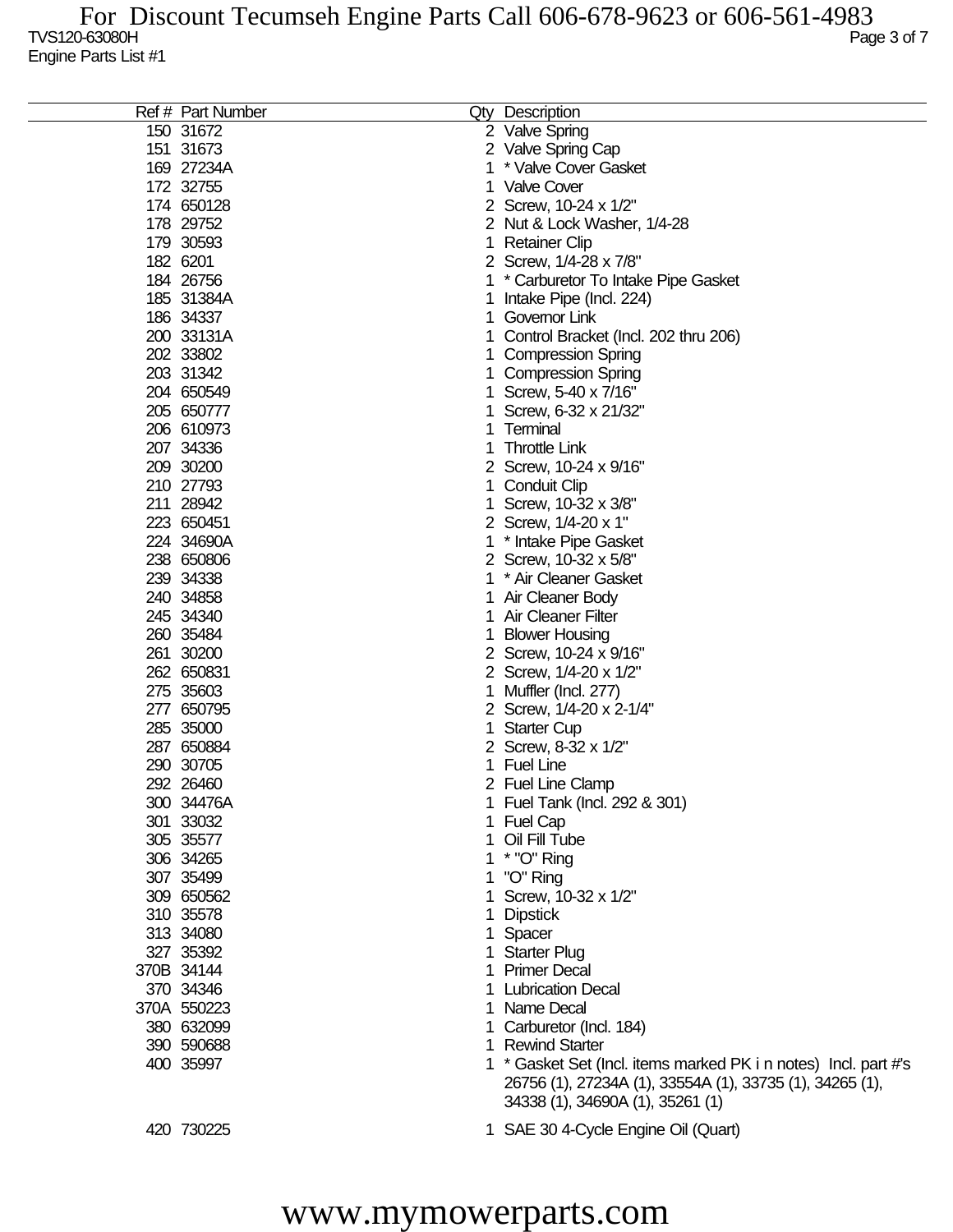TVS120-63080H Page 4 of 7 Engine Parts List #2 For Discount Tecumseh Engine Parts Call 606-678-9623 or 606-561-4983



www.mymowerparts.com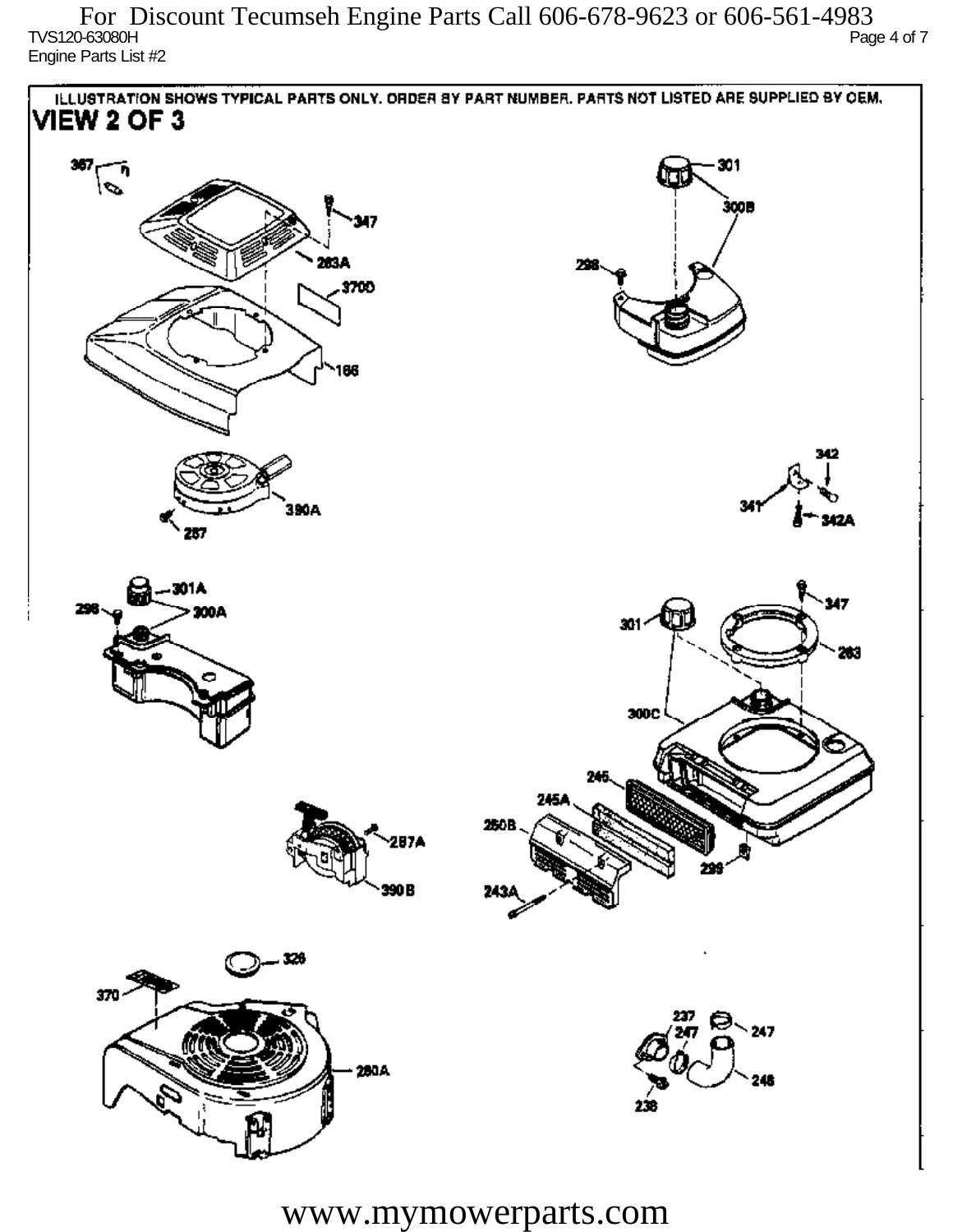| Ref # Part Number | Qty | Description              |
|-------------------|-----|--------------------------|
| <b>RPMHigh</b>    |     | 3100 to 3400             |
| <b>RPMLow</b>     |     | 2000 to 2300             |
| 92 650815         |     | <b>Belleville Washer</b> |
| 238 650806        |     | 2 Screw, 10-32 x 5/8"    |
| 245 34340         |     | 1 Air Cleaner Filter     |
| 287 650884        |     | 2 Screw, 8-32 x 1/2"     |
| 298 28763         |     | 3 Screw, 10-32 x 35/64"  |
| 301 33032         |     | 1 Fuel Cap               |
| 370A 550223       |     | Name Decal               |
| 370 34346         |     | <b>Lubrication Decal</b> |
| 390 590688        |     | <b>Rewind Starter</b>    |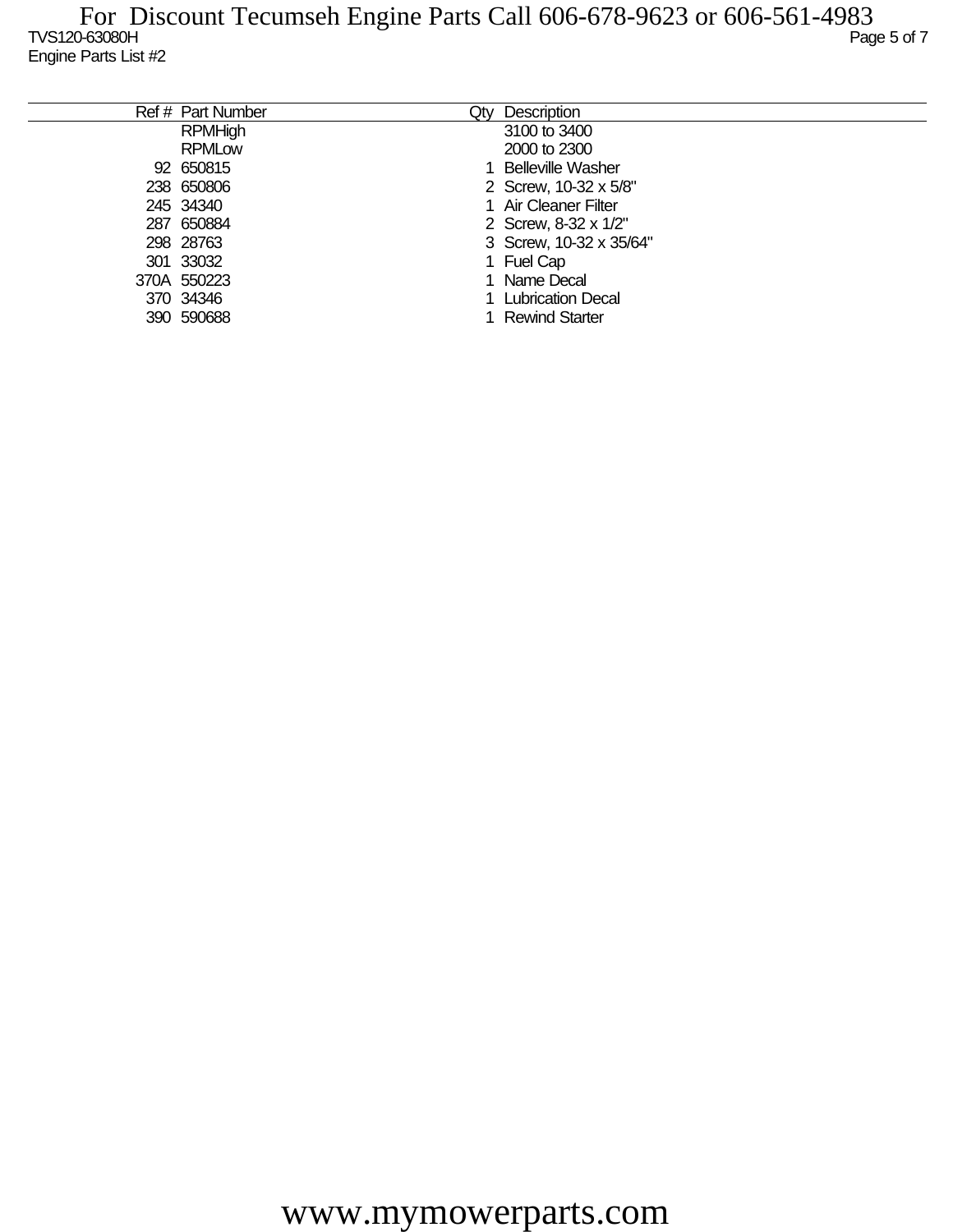TVS120-63080H Page 6 of 7 Engine Parts List #3 For Discount Tecumseh Engine Parts Call 606-678-9623 or 606-561-4983



www.mymowerparts.com